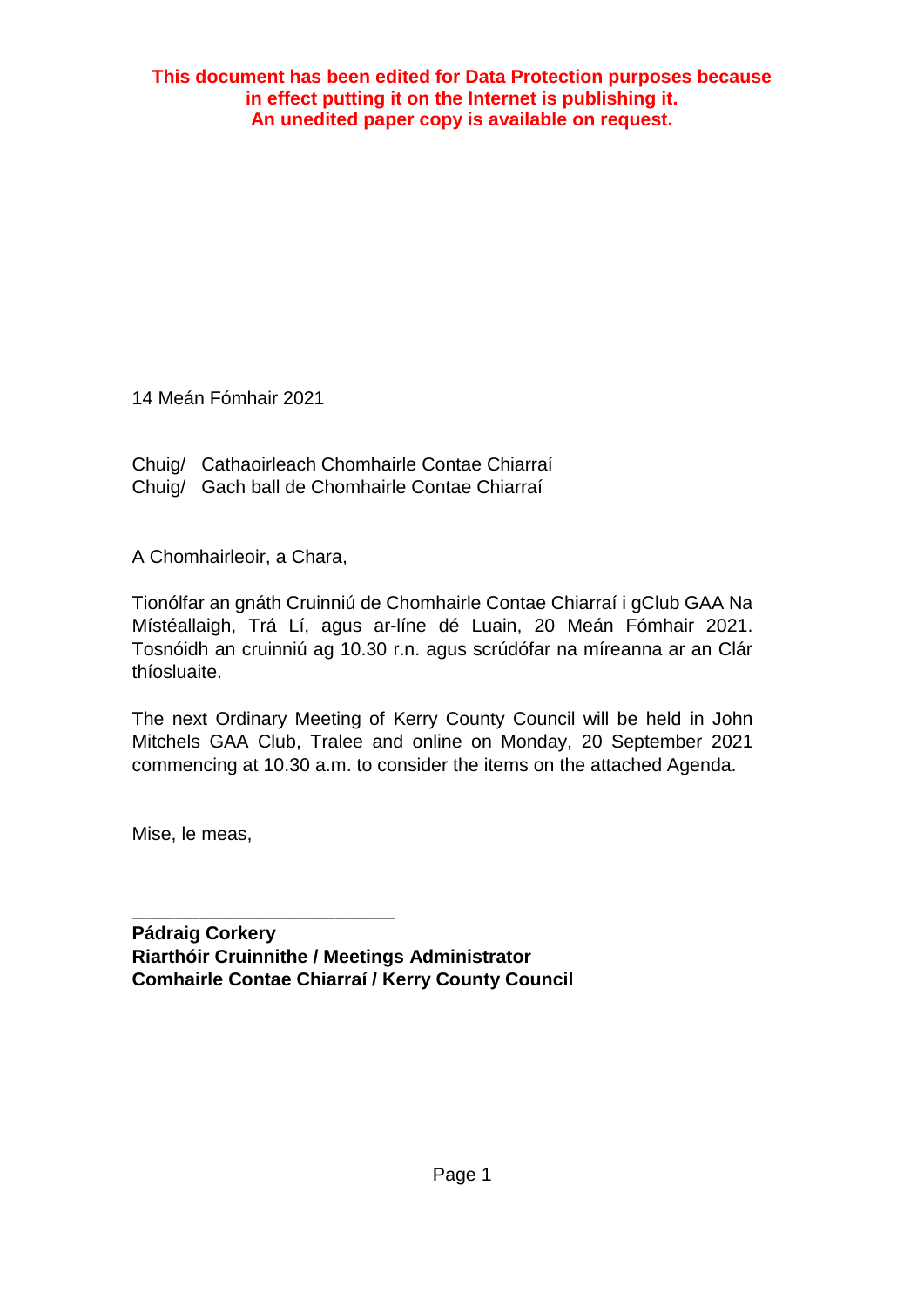## **AGENDA/CLÁR OIBRE**

- **1.** To note Protocols/Induction for Meetings
- **2.** Cathaoirleach's Report on the CPG meeting held on 14 September 2021
- **3.** Confirmation of the minutes of the Ordinary meeting of Kerry County Council held on 19 July 2021.
- **4.** Chief Executive's Report to Council.
- **5.** To consider the disposal of a plot of ground consisting of approximately 0.05 acres in Folio KY5210 at 9 Emmets Place, Kenmare, Co. Kerry, situated in the townland of Kenmare, in the District Electoral Division of Glanarought, to (*Name & address withheld for data protection purposes. A paper copy of the unedited document is available on request*), in accordance with the terms of notice issued 31 August 2021 pursuant to Section 183 of the Local Government Act 2001, Section 211 of the Planning and Development Act 2000 and Article 206 of the Planning and Development Regulations 2001.

*(Matter for Resolution)*

To be dealt with by Mr. M. O'Donoghue, Director of Services

**6.** To agree three nominees to the Board of South Kerry Development Partnership CLG. *(Matter for Resolution*)

(Report to follow)

To be dealt with by Mr. C. O'Connor, Director of Services

- **7.** To approve recommendations of the Transport SPC regarding the 2022-2024 Multi Annual Restoration Improvement Programme. *(Matter for Resolution*) To be dealt with by Mr. C. O'Sullivan, Director of Services
- **8.** Update from Irish Water by Mr. Sean Laffey, Head of Asset Management, Irish Water  $-11.30$  a.m.
- **9.** To agree the process for Elected Members' submissions to the County Development Plan

To be dealt with by Mr. M. Scannell, Director of Services

**10.** To note the appointment of Ethics Officer for Kerry County Council.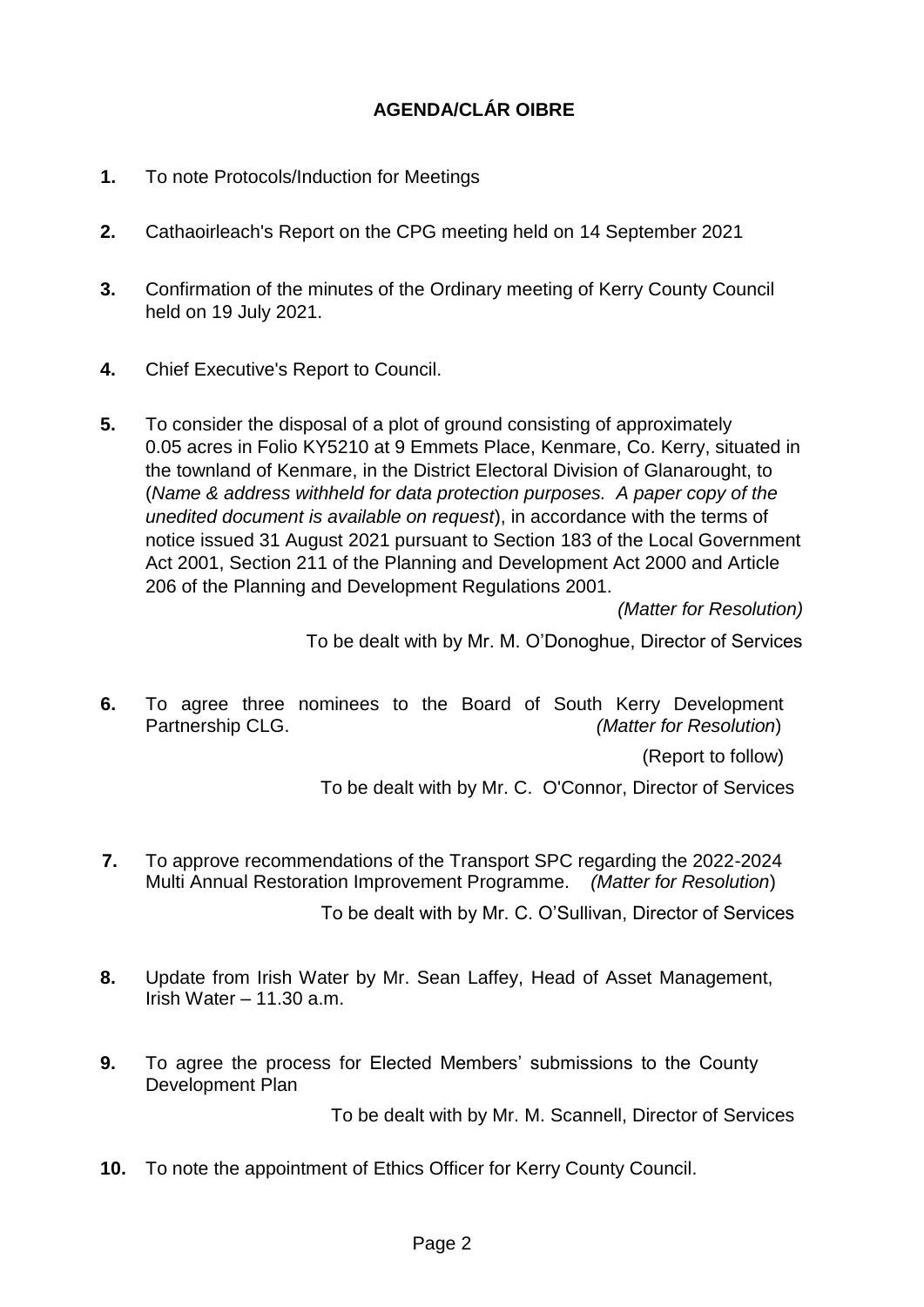**11.** To agree dates for the following: (*Matter for Resolution*)

- a) To agree a date for the Draft Budgetary Plan Meetings for the five Municipal Districts – suggested dates: **Thursday 4th/Friday 5th November 2021:** 
	- i. Tralee Municipal District Thursday,  $4<sup>th</sup>$  November 2021 at 9.30 a.m.
	- ii. Castleisland-Corca Dhuibhne Municipal District Thursday, 4<sup>th</sup> November 2021 at 12.30 p.m.
	- iii. Listowel Municipal District Thursday,  $4<sup>th</sup>$  November 2021 at 3.30 p.m.
	- iv. Kenmare Municipal District Friday, 5<sup>th</sup> November 2021 at 10.30 a.m.
	- v. Killarney Municipal District Friday, 5<sup>th</sup> November 2021 at 3.00 p.m.
- b) Budget Meeting of Kerry County Council suggested date: **Monday, 29th November 2021 at 10.30 a.m.**
- c) Kerry County Development Plan 2022-2028
	- i. Workshop on process/procedures for Draft County Development Plan suggested date: Monday, 11<sup>th</sup> October 2021
	- ii. Briefing on Draft County Development Plan suggested date: Thursday, 14th October 2021
	- iii. Special Meeting for consideration of the Chief Executive's Report on the Draft County Development Plan by Elected Members - suggested date: Monday, 22nd November 2021
- **12.** To note the opening of tenders since the July meeting: *(Matter for Resolution*)
	- (a) Kerry County Council R556 Moybella Bridge Replacement Contract Closing Date: 21 June 2021
	- (b) Kerry County Council Accommodation Redevelopment Engineering (Structural and Civil) Led Design Team Consultancy Services for the Redevelopment of Traveller-specific Accommodation and associated Siteworks at Rathass, Tralee, Co. Kerry – Closing Date: 25 August 2021
	- (c) Kerry County Council Bridge Rehabilitation 2021 Contract 4 Closing Date: 15 September 2021
- **13.** To approve the opening of tenders for: *(Matter for Resolution*)
	- (a) Supply and Installation of minimum 38 cu.m. Pre-Cast Drinking Water Storage Tank at Tonevane, Tralee, Co Kerry - Closing Date: 22 September 2021
	- (b) N21 Network Safety Improvements Contract 2 Closing Date: 1 October 2021
	- (c) Development of 14 No. Housing Units (Phase 5) and all associated siteworks at Ard Bhearna, Gortamullin, Kenmare, Co. Kerry – Closing Date: 13 October 2021
	- (d) Retender for Engineering & Environmental Consultancy Services Kenmare Flood Relief Scheme – Closing Date: 19 November 2021